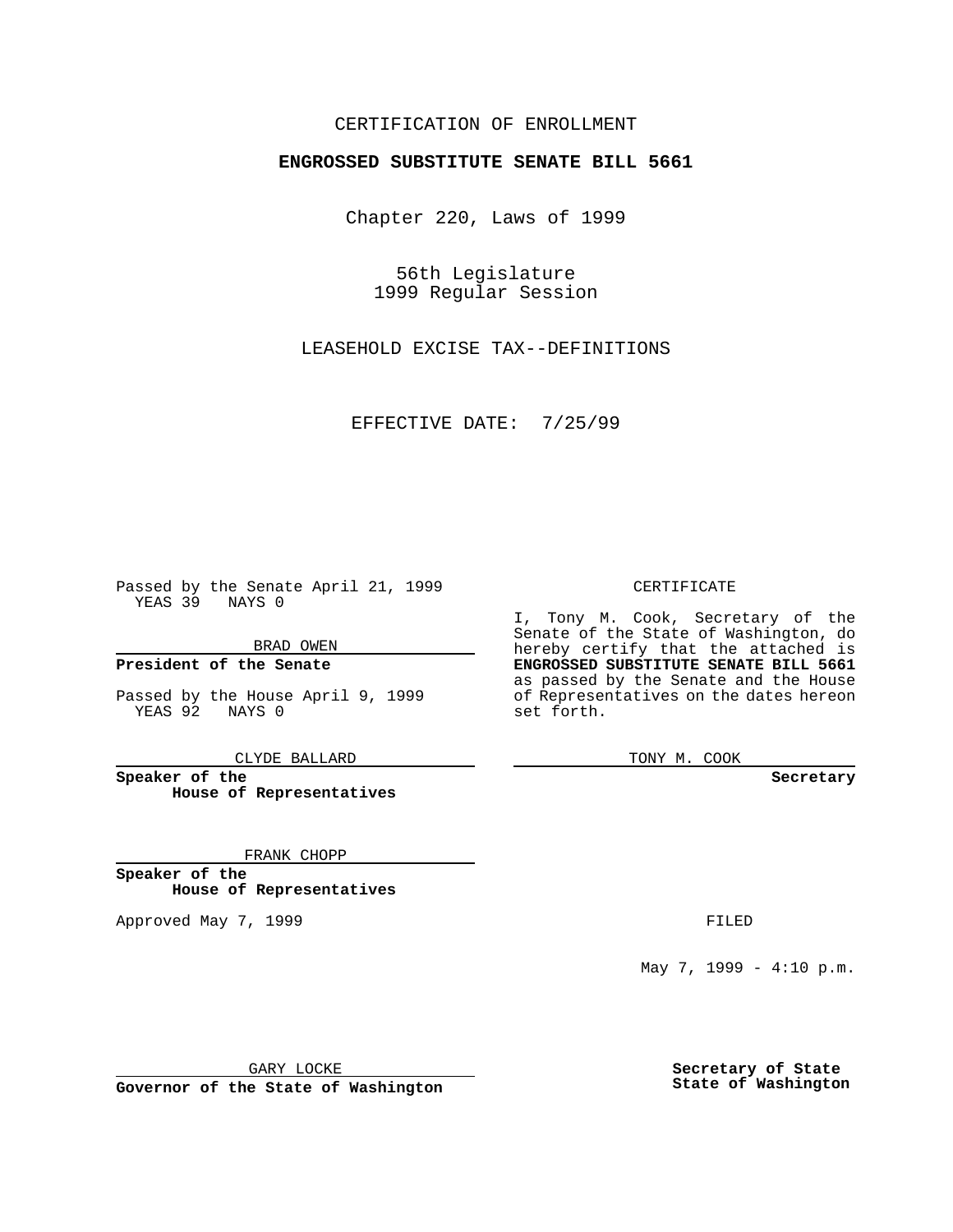## **ENGROSSED SUBSTITUTE SENATE BILL 5661** \_\_\_\_\_\_\_\_\_\_\_\_\_\_\_\_\_\_\_\_\_\_\_\_\_\_\_\_\_\_\_\_\_\_\_\_\_\_\_\_\_\_\_\_\_\_\_

\_\_\_\_\_\_\_\_\_\_\_\_\_\_\_\_\_\_\_\_\_\_\_\_\_\_\_\_\_\_\_\_\_\_\_\_\_\_\_\_\_\_\_\_\_\_\_

#### AS AMENDED BY THE HOUSE

Passed Legislature - 1999 Regular Session

#### **State of Washington 56th Legislature 1999 Regular Session**

**By** Senate Committee on Ways & Means (originally sponsored by Senators Rasmussen and Honeyford; by request of Department of Revenue)

Read first time 02/26/1999.

1 AN ACT Relating to leasehold excise tax clarification and 2 administrative simplification; and amending RCW 82.29A.010 and 3 82.29A.020.

4 BE IT ENACTED BY THE LEGISLATURE OF THE STATE OF WASHINGTON:

5 **Sec. 1.** RCW 82.29A.010 and 1975-'76 2nd ex.s. c 61 s 1 are each 6 amended to read as follows:

 (1)(a) The legislature hereby recognizes that properties of the state of Washington, counties, school districts, and other municipal corporations are exempted by Article 7, section 1 of the state Constitution from property tax obligations, but that private lessees of such public properties receive substantial benefits from governmental services provided by units of government.

13 (b) The legislature further recognizes that a uniform method of 14 taxation should apply to such leasehold interests in publicly owned 15 property.

16 (c) The legislature finds that lessees of publicly owned property are entitled to those same governmental services and does hereby provide for a leasehold excise tax to fairly compensate governmental units for services rendered to such lessees of publicly owned property.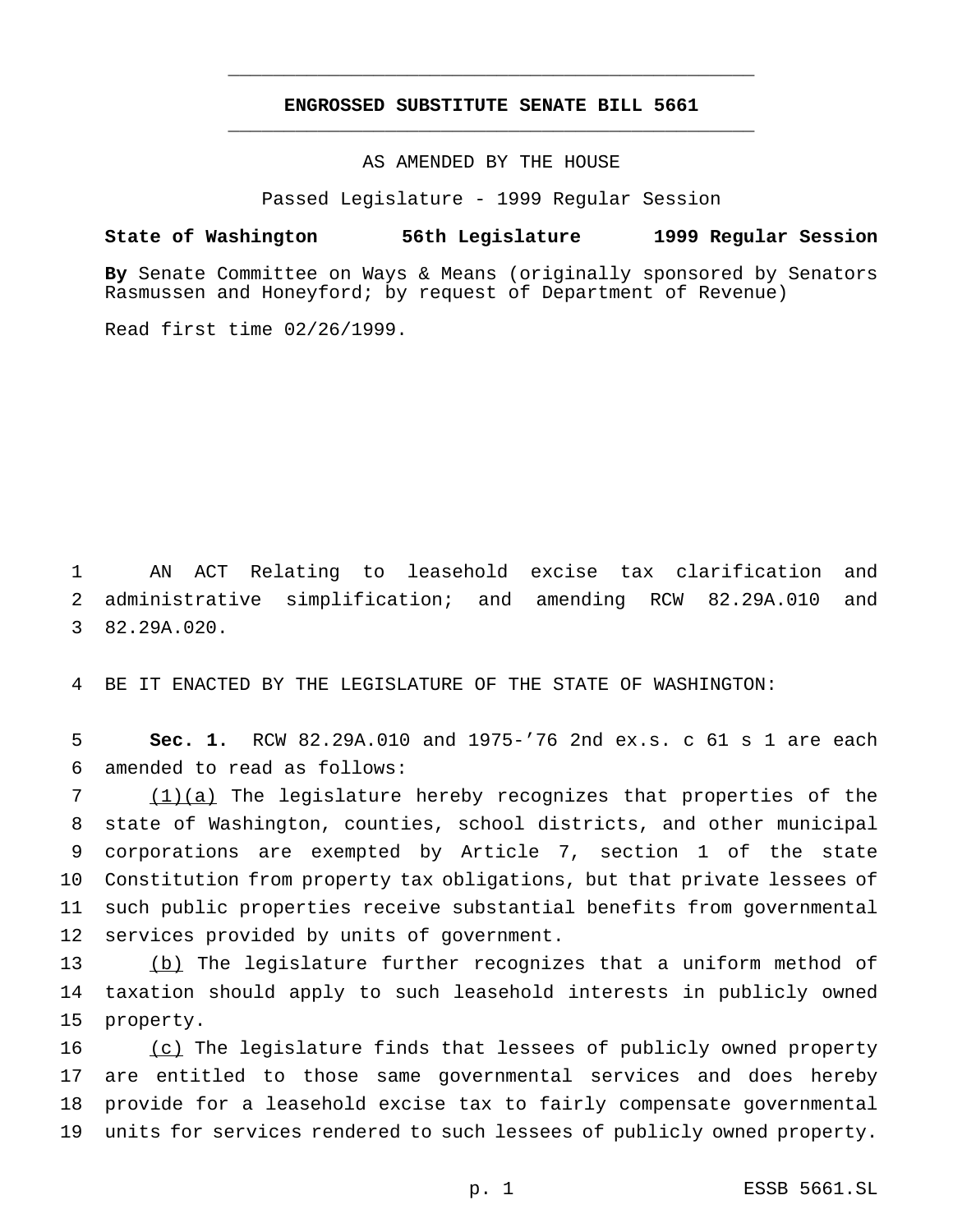(2) The legislature further finds that experience gained by lessors, lessees, and the department of revenue since enactment of the leasehold excise tax under this chapter has shed light on areas in the leasehold excise statutes that need explanation and clarification. The 5 purpose of chapter . . ., Laws of 1999 (this act) is to make those changes.

 **Sec. 2.** RCW 82.29A.020 and 1991 c 272 s 23 are each amended to read as follows:

 As used in this chapter the following terms shall be defined as follows, unless the context otherwise requires:

 (1) "Leasehold interest" shall mean an interest in publicly owned real or personal property which exists by virtue of any lease, permit, license, or any other agreement, written or verbal, between the public owner of the property and a person who would not be exempt from property taxes if that person owned the property in fee, granting possession and use, to a degree less than fee simple ownership: PROVIDED, That no interest in personal property (excluding land or buildings) which is owned by the United States, whether or not as trustee, or by any foreign government shall constitute a leasehold interest hereunder when the right to use such property is granted pursuant to a contract solely for the manufacture or production of articles for sale to the United States or any foreign government. The term "leasehold interest" shall include the rights of use or occupancy by others of property which is owned in fee or held in trust by a public corporation, commission, or authority created under RCW 35.21.730 or 35.21.660 if the property is listed on or is within a district listed on any federal or state register of historical sites. The term "leasehold interest" shall not include road or utility 29 easements  $((\theta \cdot \tau))_T$  rights of access, occupancy, or use granted solely for the purpose of removing materials or products purchased from a 31 public owner or the lessee of a public owner<u>, or rights of access,</u> 32 occupancy, or use granted solely for the purpose of natural energy 33 resource exploration.

 (2) "Taxable rent" shall mean contract rent as defined in subsection (a) of this subsection in all cases where the lease or agreement has been established or renegotiated through competitive bidding, or negotiated or renegotiated in accordance with statutory requirements regarding the rent payable, or negotiated or renegotiated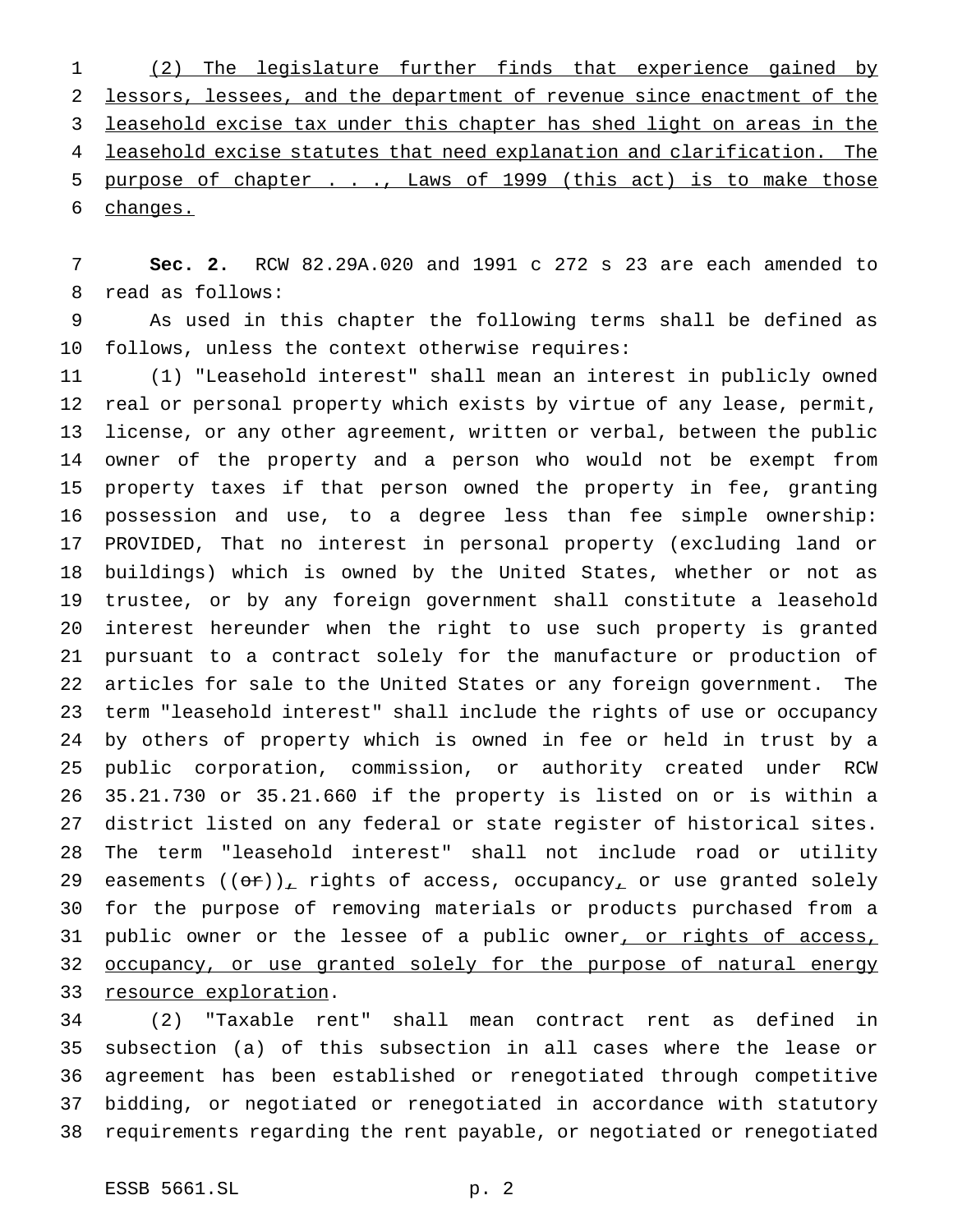under circumstances, established by public record, clearly showing that the contract rent was the maximum attainable by the lessor: PROVIDED, That after January 1, 1986, with respect to any lease which has been in effect for ten years or more without renegotiation, taxable rent may be established by procedures set forth in subsection (b) of this subsection. All other leasehold interests shall be subject to the determination of taxable rent under the terms of subsection (b) of this subsection.

 For purposes of determining leasehold excise tax on any lands on the Hanford reservation subleased to a private or public entity by the department of ecology, taxable rent shall include only the annual cash rental payment made by such entity to the department of ecology as specifically referred to as rent in the sublease agreement between the parties and shall not include any other fees, assessments, or charges imposed on or collected by such entity irrespective of whether the private or public entity pays or collects such other fees, assessments, or charges as specified in the sublease agreement.

 (a) "Contract rent" shall mean the amount of consideration due as payment for a leasehold interest, including: The total of cash payments made to the lessor or to another party for the benefit of the lessor according to the requirements of the lease or agreement, including any rents paid by a sublessee; expenditures for the protection of the lessor's interest when required by the terms of the lease or agreement; and expenditures for improvements to the property to the extent that such improvements become the property of the lessor. Where the consideration conveyed for the leasehold interest is made in combination with payment for concession or other rights granted by the lessor, only that portion of such payment which represents consideration for the leasehold interest shall be part of contract rent.

 "Contract rent" shall not include: (i) Expenditures made by the lessee, which under the terms of the lease or agreement, are to be reimbursed by the lessor to the lessee or expenditures for improvements and protection made pursuant to a lease or an agreement which requires that the use of the improved property be open to the general public and that no profit will inure to the lessee from the lease; (ii) expenditures made by the lessee for the replacement or repair of facilities due to fire or other casualty including payments for insurance to provide reimbursement for losses or payments to a public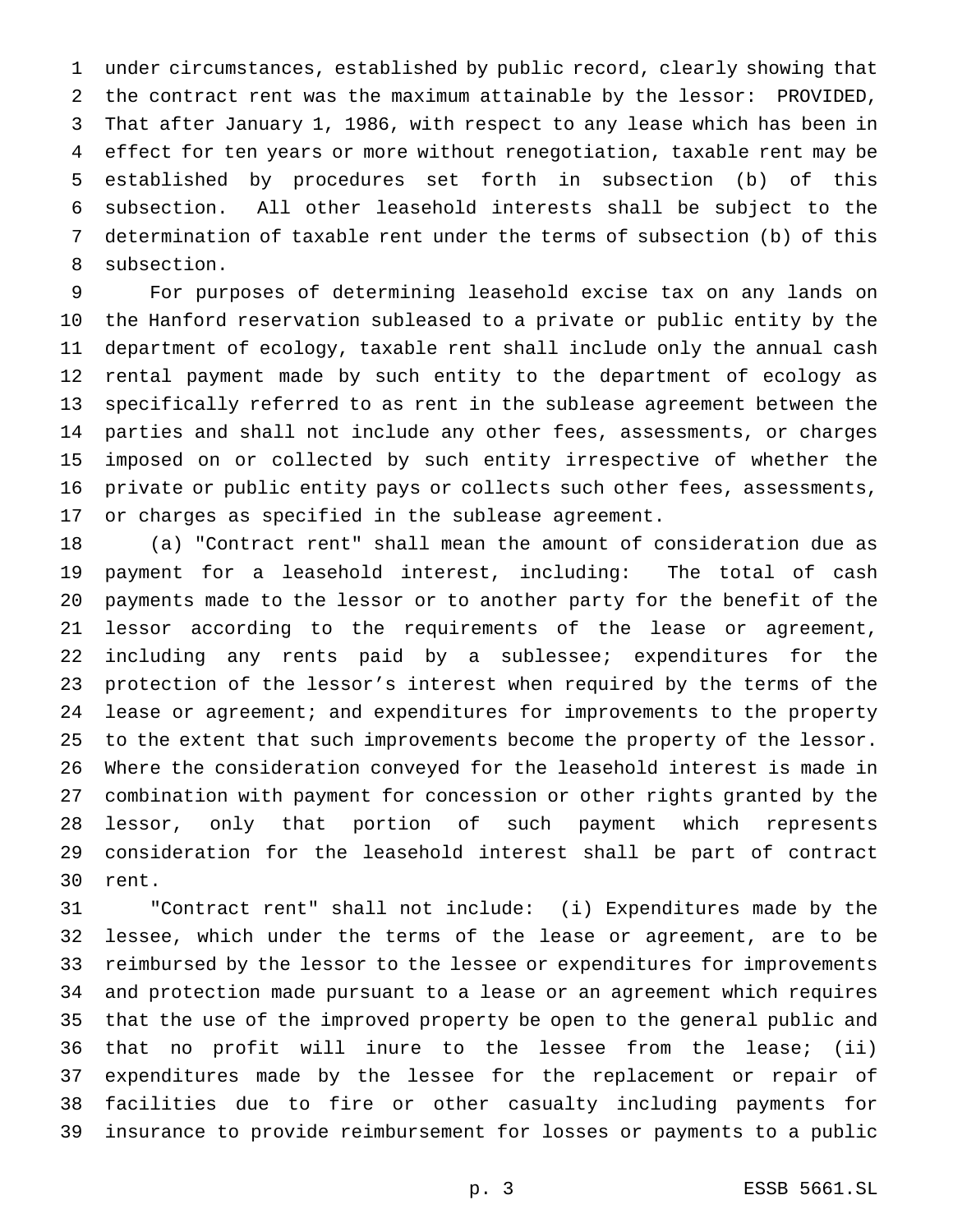or private entity for protection of such property from damage or loss or for alterations or additions made necessary by an action of government taken after the date of the execution of the lease or agreement; (iii) improvements added to publicly owned property by a sublessee under an agreement executed prior to January 1, 1976, which have been taxed as personal property of the sublessee prior to January 1, 1976, or improvements made by a sublessee of the same lessee under a similar agreement executed prior to January 1, 1976, and such improvements shall be taxable to the sublessee as personal property; (iv) improvements added to publicly owned property if such improvements are being taxed as personal property to any person.

 Any prepaid contract rent shall be considered to have been paid in the year due and not in the year actually paid with respect to prepayment for a period of more than one year. Expenditures for improvements with a useful life of more than one year which are included as part of contract rent shall be treated as prepaid contract rent and prorated over the useful life of the improvement or the remaining term of the lease or agreement if the useful life is in excess of the remaining term of the lease or agreement. Rent prepaid prior to January 1, 1976, shall be prorated from the date of prepayment.

22 With respect to a "product lease", the value ((of agricultural products received as rent shall be the value at the place of delivery 24 as of the fifteenth day of the month of delivery; with respect to all 25 other products received as contract rent, the value)) shall be that value determined at the time of sale under terms of the lease.

 (b) If it shall be determined by the department of revenue, upon examination of a lessee's accounts or those of a lessor of publicly owned property, that a lessee is occupying or using publicly owned property in such a manner as to create a leasehold interest and that such leasehold interest has not been established through competitive bidding, or negotiated in accordance with statutory requirements regarding the rent payable, or negotiated under circumstances, established by public record, clearly showing that the contract rent was the maximum attainable by the lessor, the department may establish a taxable rent computation for use in determining the tax payable under authority granted in this chapter based upon the following criteria: (i) Consideration shall be given to rental being paid to other lessors by lessees of similar property for similar purposes over similar